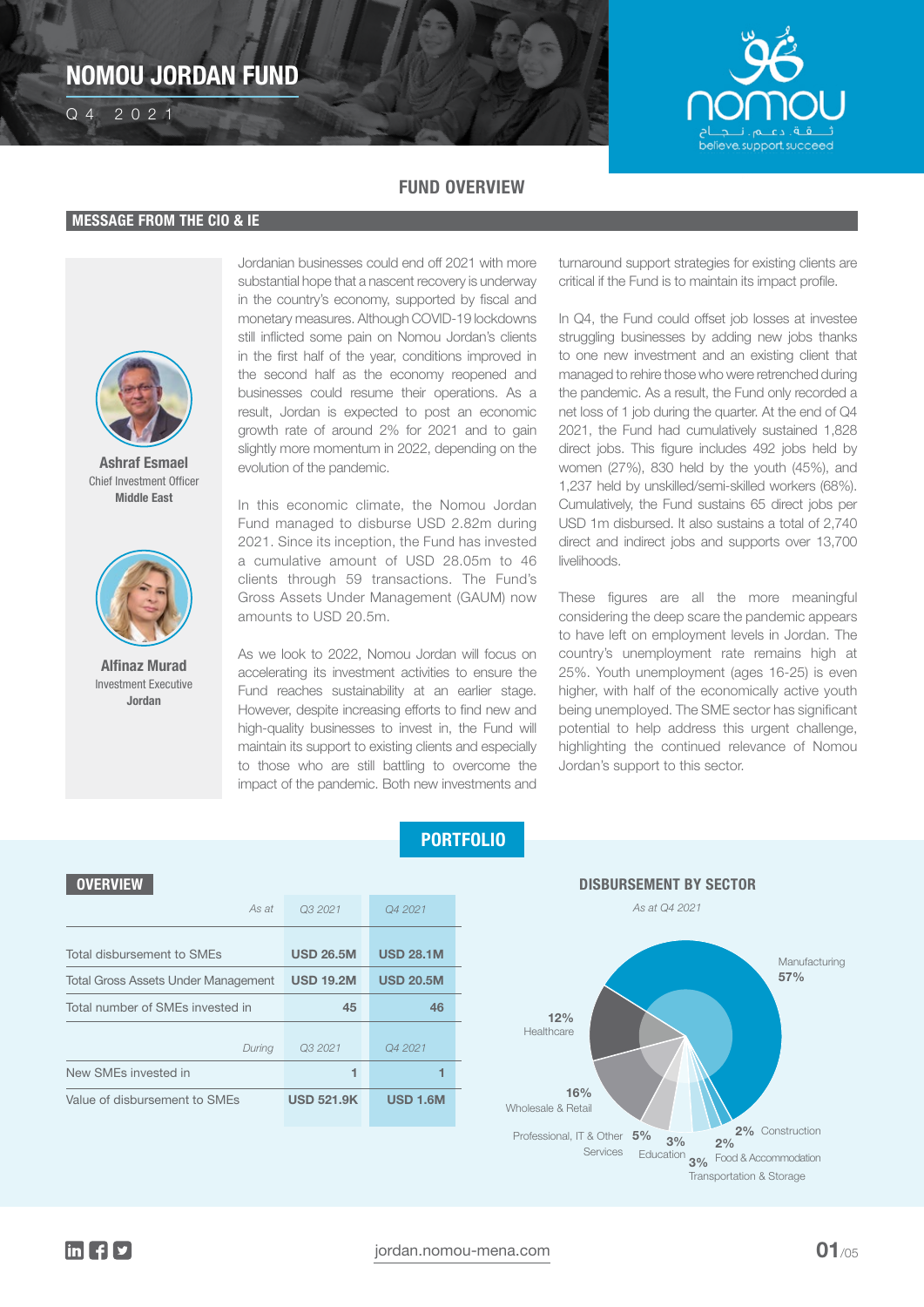# NOMOU JORDAN FUND | Q 4 2 0 2 1

## BUSINESS SUPPORT

#### **OVERVIEW**

| As at                                                                        | Q3 2021 | Q4 2021 |
|------------------------------------------------------------------------------|---------|---------|
| Entrepreneurs who received<br>pre-investment business support                | 653     | 654     |
| Entrepreneurs who received<br>post-investment business support               | 45      | 46      |
| Refugee-owned businesses who<br>received post-investment<br>business support | 12      | 12      |
| During                                                                       | Q3 2021 | Q4 2021 |
|                                                                              |         |         |
| Entrepreneurs receiving<br>pre-investment business support                   | 81      |         |



#### Enhancing ESG business support through cooperation with GIZ

GroFin Jordan is finalising a cooperation agreement with the Deutsche Gesellschaft für Internationale Zusammenarbeit (GIZ) under its Green Action in Enterprises (GAIN) project. GAIN aims to encourage Jordan's private sector to use environmentally friendly and resource-saving production methods. During Q4, GIZ visited one of Nomou Jordan's clients, Jordan Omani Plastics, to get a better understanding of how GroFin supports and advises its investees.

By joining forces with GAIN, Nomou Jordan will benefit from access to ESG expert advice that will further enhance the Fund's current offering to investees and deepen its ability to identify, address, and mitigate ESG risks inherent to their businesses. The agreement envisions that the findings of ESG audits should be enhanced by pointing out business opportunities for Nomou Jordan's investees, enabling them to improve their efficiency and competitiveness while reducing the burden on the environment at the same time.



### PORTFOLIO GROWTH

#### Shihan

Food Cooperative Trading Company (Shihan) is a family business importing rice and other food products for resale to over 120 restaurants and supermarkets. Shihan's owners, the Malahmeh family, is well-known in the local market and the Shihan brand has a strong reputation for offering high-quality products. This has helped to make Shihan the top rice supplier in the Jordanian restaurant industry. While rice makes up around 75% of its sales, it also distributes other products like tomato paste, vinegar, and ketchup. It imports its products from Egypt, Saudi Arabia, and India but also makes use of local suppliers.

Shihan has been approved to receive USD 423k in financing from the Nomou Jordan Fund in support of plans to expand the business even further. It will use the funds to increase its inventory level and to relocate its operations to a bigger new warehouse. The entrepreneurs plan to target new clients, expanding to new geographical areas to increase the business's market share among hypermarkets. The funding will also enable Shihan to negotiate better discounts with suppliers to improve profitability.

The business currently employs 20 people, including 5 women and 15 unskilled workers. Nomou Jordan's investment is expected to enable the business to add another 4 to 8 jobs.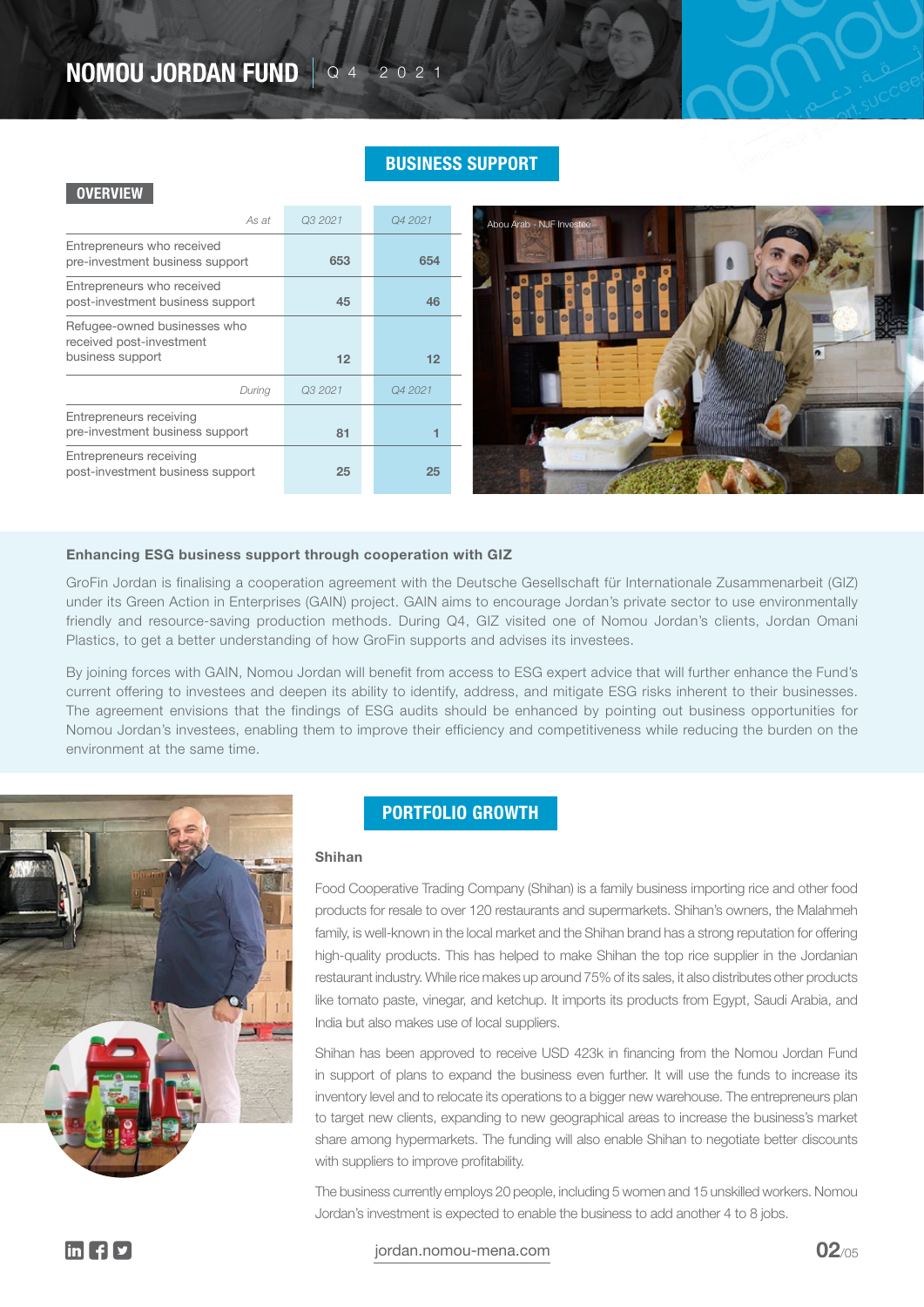# NOMOU JORDAN FUND  $\sqrt{24}$  2021

#### INVESTEE SPOTLIGHT





#### Islam Kaoukji

Islam Kaoukji and Partner Company (Islam Kaoukji) imports semi-processed acrylic thread and polyester fabric to produce finished acrylic thread and polyester row cover material (garden fabric). The business targets small manufacturers producing school and other uniforms and farmers who use polyester materials to cover their crops.

A Syrian migrant, Islam Kaoukji created the company that carries his name from a family business that had been successfully selling acrylic thread in Jordan since 1985. Once one of the biggest traders in the Jordanian textile market, its factory was forced to shut down in 2012 after a free trade agreement between Jordan and Turkey made it impossible for Jordanian producers to compete with cheaper imported thread.

The business remained closed for a year until Islam was able to revive it by reengineering the production process to use semi-processed thread. "Failure is not an option for me, and

I also feel responsible to lead and continue growing the family business," Islam says.

In 2019, the Nomou Jordan Fund provided the business with USD 169k in financing to purchase additional stock of its production inputs to meet higher demand for its products.

As governmental regulations allowed Islam Kaoukji and its clients to continue operating during COVID-19 lockdowns, it could use the financing to significantly grow its sales. The business more than quadrupled its sales between 2019 and 2020 and has expanded to new export markets, including Algeria.

### *Business Support*

*"GroFin provided us with health instruction and protocol, in addition to that, we ran a cashflow exercise to determine our ability to sustain and meet our obligations [during the pandemic]. This gave me added comfort," Islam says about the business support he has received from GroFin.*

When disruptions to shipping meant that Islam had to find short-term financing to pay for raw materials to avoid paying penalties at customs, GroFin also directed him to a company that could quickly offer him appropriate short-term financing.

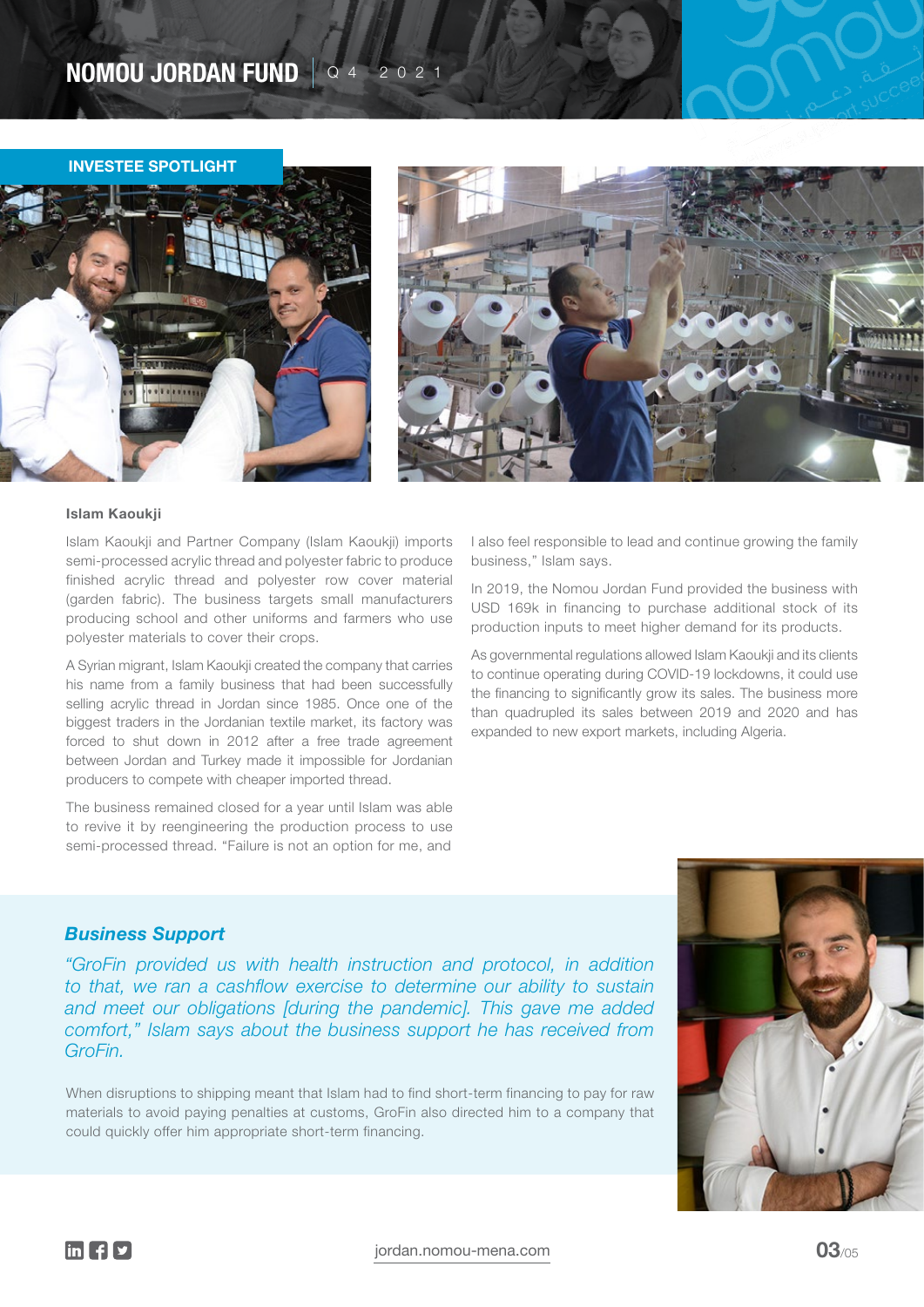# NOMOU JORDAN FUND | Q 4 2 0 2 1

## IMPACT

### **OVERVIEW**

| As at                                         | Q3 2021 | Q4 2021 |
|-----------------------------------------------|---------|---------|
| Total jobs sustained                          | 2,745   | 2,740   |
| Direct jobs sustained                         | 1,828   | 1,827   |
| Total livelihoods sustained                   | 13,725  | 13,700  |
| Direct jobs sustained per<br>USD 1M disbursed | 69      | 65      |

CUMULATIVE DIRECT JOBS SUSTAINED BY GENDER



#### ECONOMIC CONTEXT

Following a contraction in 2020, Jordan's economy recovered in 2021 and grew by 1.8% during the first half of the year. The World Bank estimates a growth rate of 2.2% for the year as a whole. However, at the time of writing, the pandemic appears to be dragging on with a record number of new COVID-19 cases reported in Q1 2022. Although Jordan's economy is expected to grow by around 2% in 2022, this remains dependent on the evolution of the pandemic.

The economic shock inflicted on Jordan's economy by the pandemic has exacerbated the country's unemployment challenges, particularly for women and the youth. According to a study carried out by the International Labour Organisation (ILO) and the United Nations Development Programme (UNDP), enterprises in Jordan – and SMEs especially – continue to face significant challenges:

- One out of ten businesses surveyed had to lay off one or more employees.
- Many enterprises saw their debt increase with the costs of energy and utilities remaining major concerns.
- Only 10% of surveyed enterprises had introduced e-commerce and online platforms, suggesting a growing digital divide.
- Most enterprises were 'just coping' with the effects of the pandemic, rather than introducing new business models and process to ensure their long-term resilience.
- Pessimism remains high, with one in five enterprises indicating they would not be able to bounce back to pre-pandemic operation levels.

#### COVID-19 IMPACT ON NOMOU JORDAN'S PORTFOLIO

- The Nomou Jordan Fund's investees were also affected by the continued economic disruptions caused by the pandemic during 2021 and the lockdown measures implemented during Q1 and Q2 caused a serious setback for some. The Fund's investees registered a total net loss of 159 jobs during that period as they struggled to maintain employment and fell into financial distress.
- The Fund aims to maintain its impact profile in the coming year and to continue supporting businesses that operate in key sectors essential to the country's economic growth and which can provide employment opportunities for the vulnerable and the disadvantaged; including women, youth, refugees, and migrants.
- During Q3 2021, Jordan showed signs of timid recovery, with no job losses reported as the country fully reopened its economy and schools in September 2021. During Q4, the Fund added 79 new jobs and lost 80 jobs, resulting in a net loss of 1 job compared to Q3.
- The 79 new jobs added included 50 new direct jobs created by Hiba Hospital when it rehired staff as its operations picked up when COVID-19 restrictions were lifted. Another 20 jobs were added when the Fund invested in a new client, Food Cooperative Trading Company (Shihan).
- The 80 direct job losses took place at six investee businesses. This included 25 jobs lost at Sinbad Marine Transportation. This business operates in tourism, one of the sectors hardest hit by the pandemic. The remaining job losses were recorded at businesses in the manufacturing sector as they continued to be negatively impacted by economic disruptions with Bothour for Food and Drinks and Saleh & Yahya Kasha laying off 21 and 15 employees, respectively.
- At the end of Q4 2021 the Fund had cumulatively sustained 1,828 direct jobs. This figure includes 492 jobs (27%) held by women, 830 held by the youth (45%) and 1,237 (68%) held by unskilled/semi-skilled workers.
- To date the Fund has invested in 12 businesses (26% of investees) owned by refugees and migrants and 19 of its investees (39%) employ 186 refugees and migrants.
- Cumulatively, the Fund sustains 65 direct jobs per USD 1m disbursed. It also sustains 2,740 direct and indirect jobs and supports over 13,700 livelihoods.